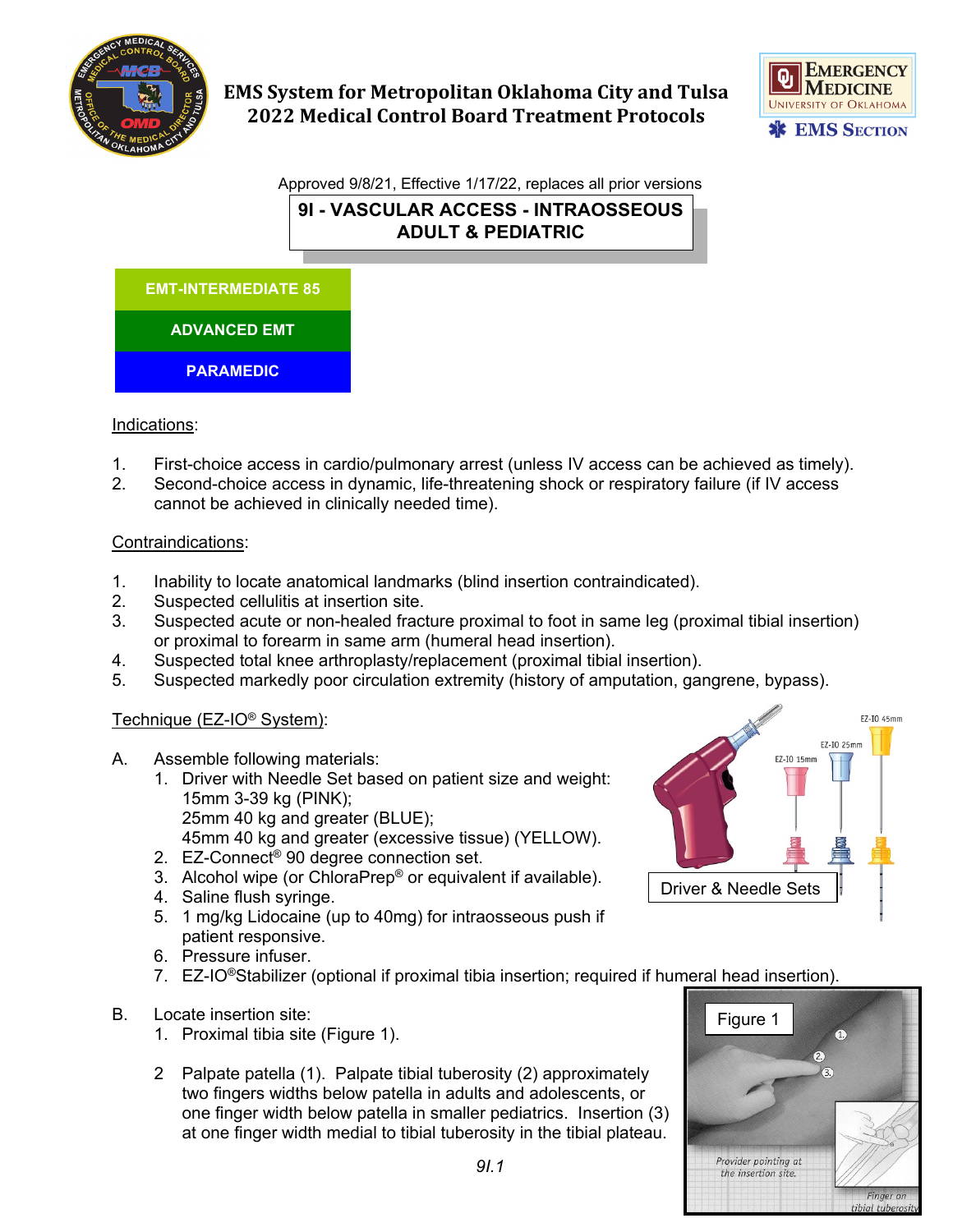



Approved 9/8/21, Effective 1/17/22, replaces all prior versions **PROTOCOL 9I: Vascular Access - Intraosseous, Adult & Pediatric, cont.**

- B. Locate insertion site (cont.)
	- 3. Humeral head site. Extra precision should be taken when utilizing this site. The anatomy proves more difficult to locate, the insertion area is smaller, and the IO needle is more prone to dislodgement due to a thinner bony cortex and higher likelihood of inadvertent EMS provider contact with the IO line.

Position arm in 90 degree flexion, with elbow kept to side of trunk (Figure 2). This position helps to gain maximal "exposure" of the humeral head.

Palpate and identify the mid-shaft humerus and continue palpating with a thumb proximal toward the humeral head. Near the shoulder, note a small protrusion. This is the base of the greater tubercle insertion site. With the opposite hand "pinching" the anterior and inferior aspects of the humeral head, confirm the identification of the greater tubercle in the midline of the humerus. (Figure 3).



- C. Clean insertion site with alcohol wipe, or preferably with ChloraPrep® or equivalent swab.
- D. Access the intraosseous space.
	- 1. Stabilize anatomy near the insertion site with non-dominant hand.
	- 2. Position driver at insertion site with needle at 90 degree angle to the surface of the bone. Use driver to insert needle through the skin at the insertion site until you feel the needle tip encounter bone. Allow the driver to perform its function of progressively inserting the needle. Avoid strong, downward pressure on the needle and maintain constant driver drilling speed. (Figure 4 next page – proximal tibia insertion site depicted)
	- 3. Once the bone cortex feels encountered, ensure use of proper sized needle by checking for visualization of at least one 5 mm mark line (solid black circumferential line on the needle). If at least one 5mm mark line is not visible, a longer needle will be required to achieve useable intraosseous access. (Figure 5 next page)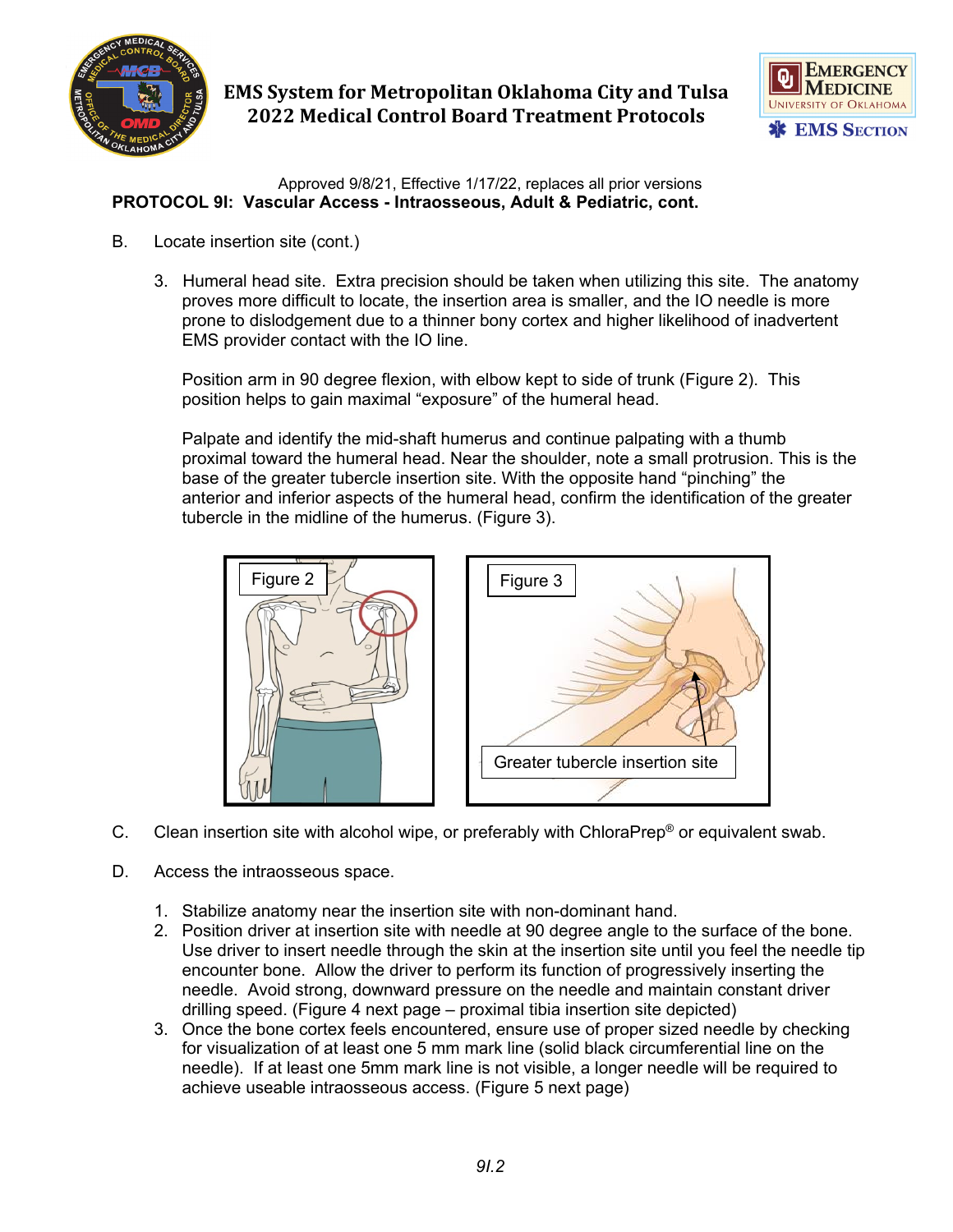



Approved 9/8/21, Effective 1/17/22, replaces all prior versions **PROTOCOL 9I: Vascular Access - Intraosseous, Adult & Pediatric, cont.**



- 4. Resume use of driver to insert a properly-sized needle through the bony cortex and into the bony marrow (evident with a sudden decrease in resistance to needle insertion), maintaining the 90 degree angle to the surface of the skin. Most typically, properly-sized needles will have their hub resting on the skin surface at the time the needle tip is correctly in the marrow space.
- E. While stabilizing the needle hub with a thumb and an index finger, disengage the driver from the needle in a gentle, upward motion.
- F. While still stabilizing the needle hub with a thumb and an index finger, remove the stylet by rotating it counterclockwise until disengaged.
- G. Do NOT attempt aspiration of blood or marrow via the catheter. Pulling marrow into the catheter may clog the catheter and prevent its use for needed fluid and/or medication administration. Do confirm proper EZ-IO® catheter placement using a combination of the following signs:
	- a. IO catheter rests at 90 degree angle and feels firmly in bone when grasping hub.
	- b. Blood-tinged marrow oozes spontaneously from hub (may often be absent, yet the catheter is still correctly placed).
	- c. Fluid and medication administration is possible without significant resistance and without extravasation.
- H. When using the proximal tibia insertion site, use of the EZ-Stabilizer<sup>®</sup> (Figure 6 next page) is optional and its use is determined by the EMT-Intermediate's or EMT-Paramedic's judgment. When using the humeral head insertion site, use of the  $EZ\text{-}Stabilizer<sup>®</sup>$  is required to reduce the chances of inadvertent dislodgement (refer to earlier discussion of humeral head insertion site). If the EZ-Stabilizer ® is used, it must be applied prior to connecting the 90 degree connector set to the catheter hub.